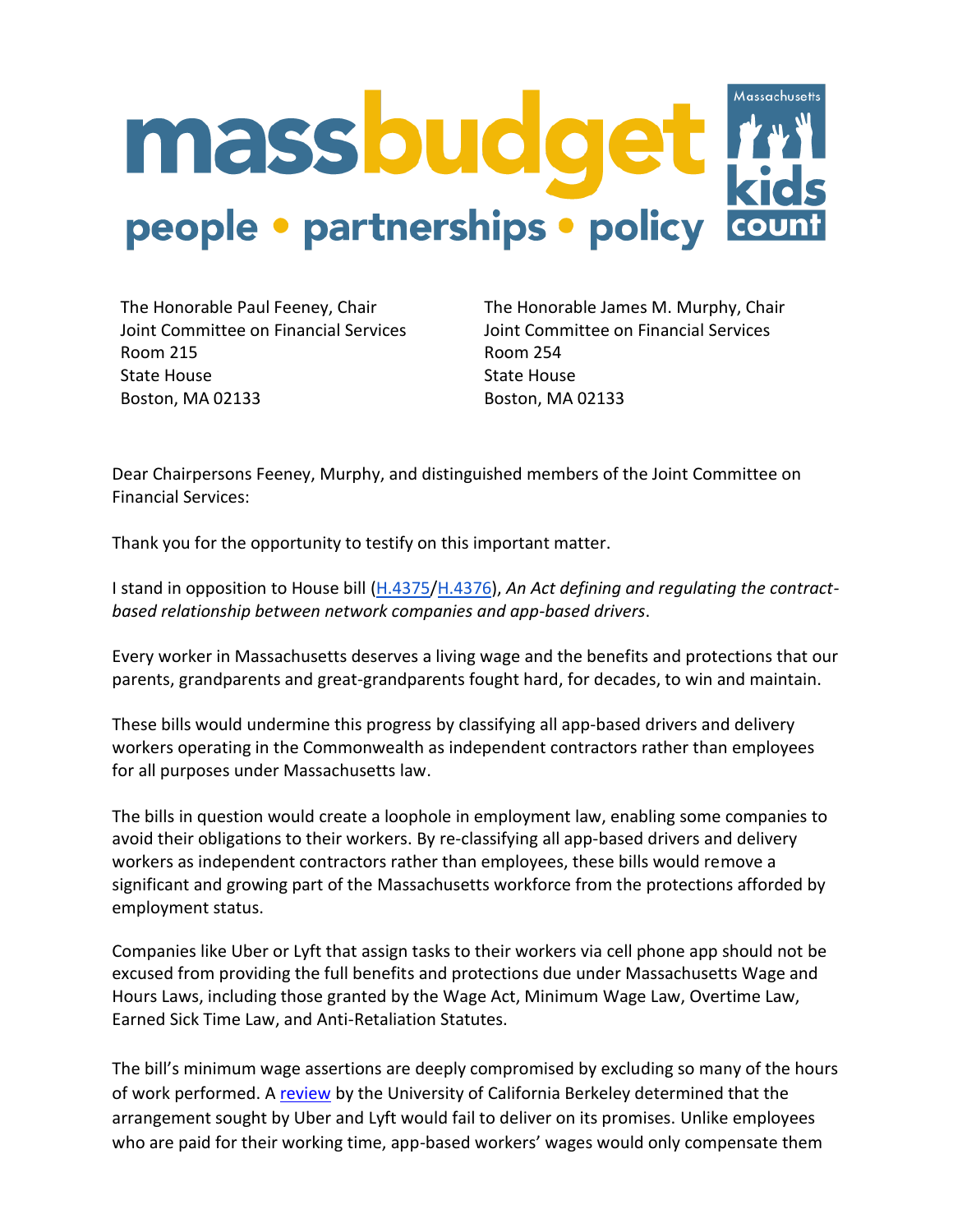for time they are "engaged." This arrangement would be akin to not paying nurses for the time they are not directly interacting with patients. The independent analysis of the projected earnings for Uber and Lyft workers would be between \$4.82 to \$6.74 per hour when considering various loopholes, unpaid time, and unreimbursed expenses.<sup>1</sup> This is a fraction of the \$15 hourly minimum for wage employees that will be in effect in 2023.

This deterioration of wage and benefit standards would also increase and shift fiscal costs onto the Commonwealth. Being an employee creates access to a variety of protections against risks that workers may not imagine they'll ever need. These protections include unemployment insurance, emergency leave, sick leave, parental leave, disability payments, retirement benefits, and health insurance.

Under this legislation, gig workers would not contribute to employment-based social insurance programs. An academic study from the University of California estimates that if Uber and Lyft had contributed to the California's unemployment insurance fund, as the law at the time mandated, they would have paid \$413 million to the unemployment fund between 2014 and 2019.<sup>2</sup>

Gig workers who are inadequately provided for by app-based companies and face misfortune will seek other means of public support to sustain themselves and their families. This additional support will constitute a form of public subsidy for gig-companies. In doing so, the Commonwealth would create an unlevel playing field between companies, creating an artificial competitive advantage for companies that assign work tasks through an app. Therefore, this legislation would also artificially encourage other employers to introduce app-based interfaces with their employees to avoid paying for worker benefits and protections. The proliferation of remote work arrangements and workplace task management platforms make it plausible that virtually any worker could become misclassified with the aid of an app-based interface.

The shortcomings of the gig companies' compensation arrangements and the inferior social supports provided to these workers under these bills would transfer greater pressures on the Commonwealth's social safety net programs.

In fact, rather than expose independent contractor workers to income loss, during the pandemic, the federal government was compelled to provide extraordinary benefits at tremendous cost.<sup>3</sup> Under the CARES Act in March 2020, Congress for the first time ever made independent contractors temporarily eligible for unemployment payments by creating a new

<sup>&</sup>lt;sup>1</sup> See Ken Jacobs and Michael Reich, "Massachusetts Uber/Lyft Ballot Proposition Would Create Subminimum Wage: Drivers Could Earn as Little as \$4.82 an Hour" Berkeley Labor Center (September 2021), available a[t https://laborcenter.berkeley.edu/mass-uber-lyft-ballot-proposition-would-create](https://laborcenter.berkeley.edu/mass-uber-lyft-ballot-proposition-would-create-subminimum-wage/)[subminimum-wage/](https://laborcenter.berkeley.edu/mass-uber-lyft-ballot-proposition-would-create-subminimum-wage/)

<sup>&</sup>lt;sup>2</sup> Ken Jacobs and Michael Reich, "What Would Uber and Lyft Owe to the State Unemployment Fund," Berkeley Labor Center, available at [https://laborcenter.berkeley.edu/pdf/2020/What-would-Uber-and-](https://laborcenter.berkeley.edu/pdf/2020/What-would-Uber-and-Lyft-owe-to-the-State-Unemployment-Insurance-Fund.pdf)[Lyft-owe-to-the-State-Unemployment-Insurance-Fund.pdf](https://laborcenter.berkeley.edu/pdf/2020/What-would-Uber-and-Lyft-owe-to-the-State-Unemployment-Insurance-Fund.pdf)

<sup>&</sup>lt;sup>3</sup> Albiston, Catherine R.; Fisk, Catherine L., "Precarious Work and Precarious Welfare: How the Pandemic [Reveals Fundamental Flaws of the U.S. Social Safety Net](https://lawcat.berkeley.edu/record/1212920)," 42 *Berkeley J. Emp. & Lab. L.* 257 (2021)